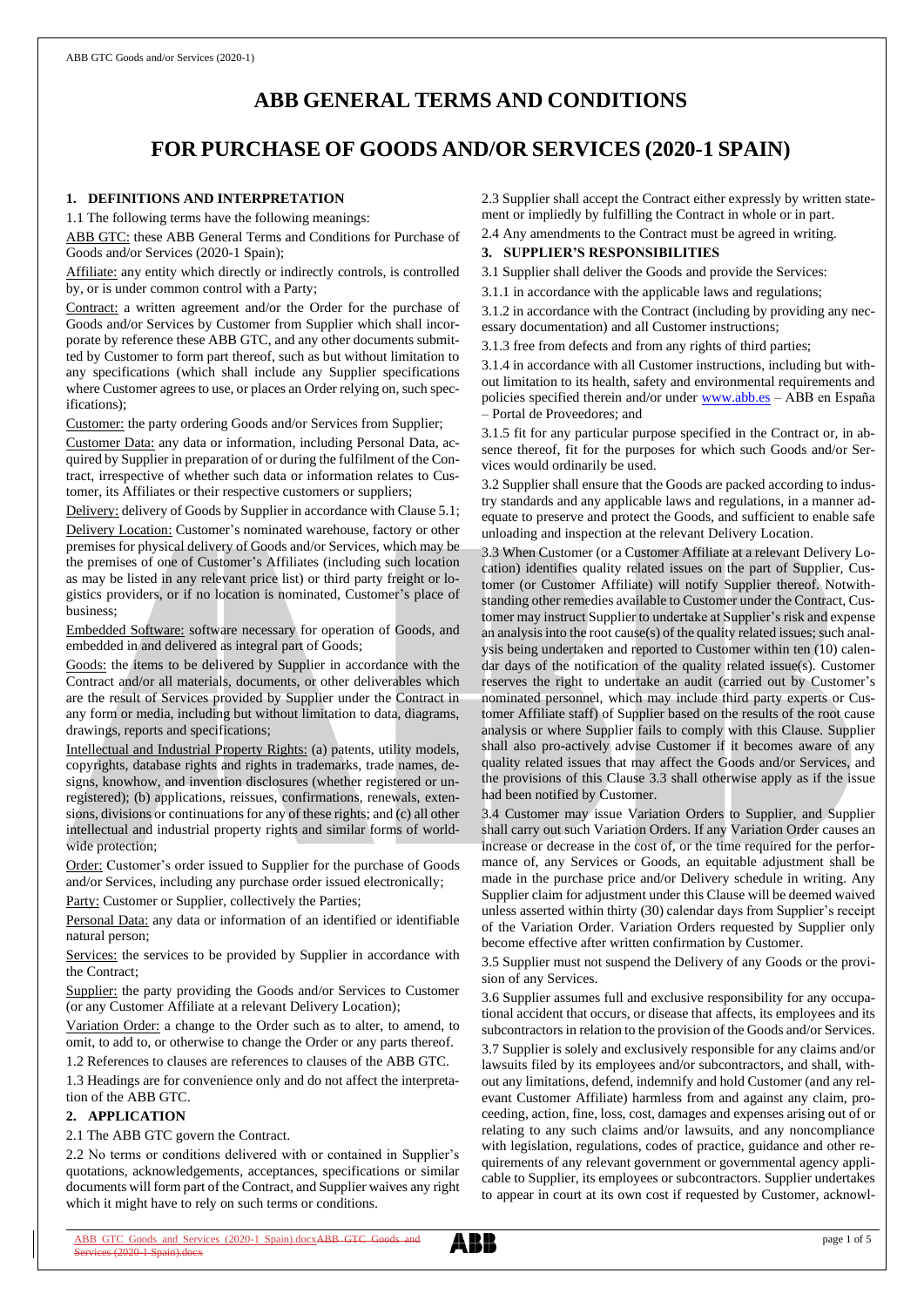#### ABB GTC Goods and/or Services (2020-1)

edging its status as sole and exclusive employer, and to provide Customer (and/or any relevant Customer Affiliate) with all requested documentation and information necessary to ensure proper legal defence of Customer or its Affiliates in court.

3.8 Customer is authorized to make, or procure the making of, any payments due to Supplier's employees and subcontractors providing Goods and/or Services under the Contract, in order to avoid lawsuits, liens or encumbrances. Such payments may be made through withholding Supplier's credits, offsetting or in any other way. Supplier shall provide any support requested by Customer with regard to such payments and indemnify and hold harmless Customer and its Affiliates for any payments made.

## **4. PAYMENT, INVOICING**

4.1 In consideration of the Goods delivered and/or the Services provided by Supplier in accordance with the Contract, Customer shall pay to Supplier the purchase price stated in the Contract provided the invoice fulfils the requirements defined by Customer. Payment shall be made in the country in which Supplier is registered, to a bank account in the name of Supplier. The price is inclusive of all fees and taxes (other than VAT or equivalent) and of all costs of manufacturing, processing, warehousing and packaging (including returning any returnable packaging) of any Goods.

4.2 Supplier shall submit invoices in an auditable form, complying with applicable laws, generally accepted accounting principles and the specific Customer requirements, containing the following minimum information: Supplier name, address and reference person including contact details; invoice date; invoice number; Order number and Supplier number; address of Customer; quantity; specification of Goods and/or Services; price (total amount invoiced); currency; tax or VAT amount; tax or VAT number; Authorized Economic Operator and/or Approved Exporter Authorization number and/or other customs identification number, if applicable; payment terms as agreed. Supplier shall state the Order number on all invoices (in particular but not limited to commercial, pro forma or customs invoices).

4.3 Invoices must be sent to the billing address specified in the Contract (or as otherwise agreed with Customer).

4.4 Customer shall pay the invoice in accordance with the payment terms agreed in the Contract.

4.5 Customer will reimburse expenses only at cost and to the extent agreed in writing.

4.6 Services charged on the basis of hourly rates require written confirmation of Supplier's time sheets by Customer. Supplier shall submit such time sheets to Customer for confirmation as may be instructed by Customer but latest together with any related invoice. Confirmation of time sheets cannot be construed as acknowledgement of any claims. Customer is not obliged to pay invoices based on time sheets which are not confirmed by Customer in writing.

4.7 Customer reserves the right to set off or withhold payment for Goods and/or Services not provided in accordance with the Contract.

4.8 If an invoice received by Customer is not paid by the due date, Supplier may give notice in writing that the amount is overdue. Thirty (30) days after receipt of notice, unless the payment is disputed in good faith by Customer, Supplier, to the extent permitted by the governing law, may charge interest at the rate of 3% above the 3-month LIBOR rate (for unsecured USD loans), taking into account that if 3 months LIBOR rate is below zero, 3 months Libor rate will be deemed to be zero, on any unpaid and undisputed amount, from the date payment fell due (or such other date as may be agreed in writing between the Parties), until receipt of the amount owed. Supplier acknowledges and agrees that this Clause 4.8 provides Supplier with a substantial remedy in respect of any late payment of sums due under any Contract.

## **5. DELIVERY, PERFORMANCE OF SERVICES**

5.1 Unless agreed otherwise in the Contract, the Goods shall be delivered in accordance with INCOTERMS 2020 FCA, to the Delivery Location.

5.2 The Services shall be provided at the Delivery Location.

5.3 Supplier shall provide, no later than at the time of acceptance of the Contract, the following minimum information: number of packages and

contents, the customs tariff numbers of the country of consignment, and the countries of origin for all Goods. For controlled Goods, the relevant national export control numbers must be indicated and, if the Goods and/or Services are subject to U.S. export regulations, the U.S. Export Control Classification Numbers (ECCN) or classification numbers of the International Traffic in Arms Regulations (ITAR) must be specified. Proofs of preferential origin as well as conformity declarations and marks of the country of consignment or destination are to be submitted without being requested; certificates of origin upon request.

5.4 The Goods shall be delivered, and Services shall be provided, during Customer's business hours (or those of the requested Delivery Location) unless otherwise requested by Customer.

5.5 Upon Delivery, Supplier (or its appointed carrier) shall provide Customer (or, if requested, any nominated Customer Affiliate at the Delivery Location) a delivery note and any other required export and import documents not mentioned in Clause 5.3. If Customer has approved partial delivery, such delivery note shall also include the outstanding balance.

5.6 Ownership of the Goods passes to Customer at Delivery. To the extent that the Goods contain Embedded Software, ownership of such Embedded Software will not passto Customer, but Supplier shall grant, or – as applicable – shall procure that the third party owner grants, Customer and all users a worldwide, irrevocable, perpetual, transferable, non-exclusive, royalty-free right to use the Embedded Software as integral part of such Goods and/or for servicing either of them. For the avoidance of doubt, Supplier shall have no rights of retention of title, and Supplier will convey good title to the Goods, free of any liens or encumbrances (but transfer of title and ownership in the Goods to Customer shall not release Customer from its obligation to pay for those Goods, in accordance with the terms of the Contract).

#### **6. ACCEPTANCE**

6.1 Delivery of Goods or provision of Services shall not be deemed to be acceptance of such Goods or Services by Customer. Customer (or its nominated Customer Affiliate at the Delivery Location) shall have reasonable time to inspect or test the Goods and/or Services and to report any defects to Supplier. If a defect in the Goods and/or Services was not reasonably detectable during the inspection, Customer (or its nominated Customer Affiliate at the Delivery Location) shall have reasonable time to provide notice of such defect after it has become apparent and/or to reject the Goods and/or Services.

6.2 The Parties may agree on a certain acceptance procedure, in which case acceptance will be subject to Customer's written acceptance statement (or that of Customer's nominated Affiliate). Supplier shall inform Customer (and any relevant Customer Affiliate) in writing within a reasonable time period in advance when the Goods and/or Services are ready for acceptance.

6.3 Customer may enforce any remedy defined in the Contract for any rejected Goods or Services.

#### **7. DELAY**

Supplier will deliver Goods in accordance with any date or time, and at least in accordance with any lead times, specified in the Contract. If the Delivery of Goods or the provision of Services does not comply with the agreed date(s), Customer may:

7.1 terminate the Contract in whole or in part;

7.2 refuse any subsequent delivery of the Goods or provision of the Services;

7.3 recover from Supplier any expenses reasonably incurred by Customer (or any affected Customer Affiliate) in obtaining the Goods and/or Services in substitution from another supplier;

7.4 claim damages for any cost, loss, expenses and liquidated damages incurred by Customer (or by any affected Customer Affiliate) which are attributable to Supplier's delay;

7.5 claim liquidated damages as agreed in the Contract;

and it is agreed that Customer may select one or more such remedies, and recovering costs or damages under any of Clauses 7.3 to 7.5 shall not exclude Customer from recovering other costs or damages under the other parts of this Clause 7.

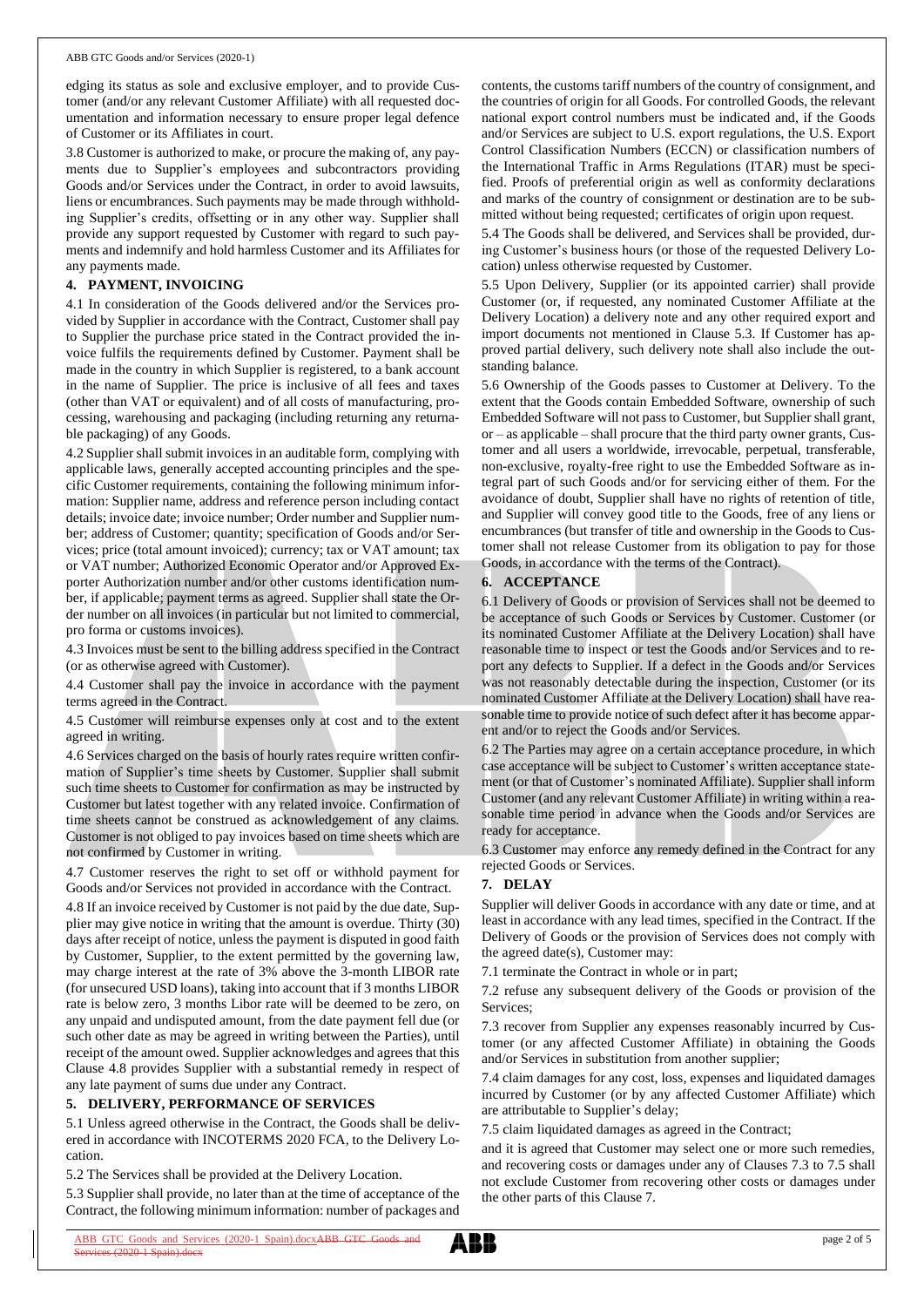#### **8. WARRANTY AND REMEDIES**

8.1 Supplier warrants that the Goods and/or Services comply with the Contract, including but without limitation to Supplier's responsibilities as defined in Clause 3.1.

8.2 Supplier warrants that the Goods are new and unused at the date of Delivery and remain free from defects during the warranty period.

8.3 The warranty period is twenty four (24) months from Delivery, or as otherwise set out in the Contract.

8.4 In case of breach of any warranty which is not remedied within forty-eight (48) hours from Customer's notification, or in case of any other breach of the Contract, Customer is entitled to enforce any or all of the following remedies at its discretion and at Supplier's expense:

8.4.1 to give Supplier an opportunity to carry out any additional work necessary to ensure that the Contract is fulfilled;

8.4.2 to require Supplier promptly to repair or replace the defective Goods and/or Services;

8.4.3 to carry out (or to instruct a third party to carry out) any additional work necessary to make the Goods and/or Services comply with the Contract;

8.4.4 to refuse any further Goods and/or Services;

8.4.5 to require Supplier to indemnify and hold harmless Customer (and any relevant Customer Affiliate) for such damages as may have been sustained by Customer (or any Customer Affiliate) as a result of Supplier's breach of the Contract;

8.4.6 to terminate the Contract, and in such event:

8.4.6.1 Customer has no obligation to compensate Supplier (including paying for the Goods and/or Services which have been rejected); and

8.4.6.2 at Customer's option, Supplier shall pay back to Customer any remuneration received from Customer for the Goods and/or Services and take back the Goods at Supplier's own cost and risk; and

8.4.6.3 Customer may source equivalent replacement goods and/or services from an alternative supplier (with any incremental costs incurred in doing so being for Supplier's account).

8.5 In case of a breach of any warranty, the entire warranty period shall be restarted for the defective Goods/Services from the date the remediation is completed to Customer's satisfaction.

8.6 The rights and remedies available to Customer under the Contract are cumulative and are not exclusive of any rights or remedies available at law or in equity.

**9. INTELLECTUAL AND INDUSTRIAL PROPERTY RIGHTS**

9.1 Subject to Clause 9.2, Supplier hereby grants Customer and its Affiliates, or undertakes to procure that Customer and its Affiliates are granted, a worldwide, irrevocable, transferable, sub-licensable, non-exclusive, royalty-free license to use the Intellectual and Industrial Property Rights in the Goods, including Embedded Software, if any.

9.2 Supplier herewith assigns to Customer (or will assign to Customer's nominated Affiliate) full ownership rights in any Intellectual and Industrial Property Rights in Goods resulting from the Services. Supplier further agrees, upon Customer's request and at its cost, to take all further steps necessary to perfect Customer's ownership (or that of its nominated Affiliate) to the Intellectual and Industrial Property Rights.

9.3 Intellectual and Industrial Property Rights in any Goods created by or licensed to Supplier prior or outside a Contract (Pre-Existing IPR) will remain vested in Supplier (or the third party owner). To the extent that Pre-Existing IPR are embedded in any Goods resulting from the Services, Supplier grants, or undertakes to procure that the third party owner grants, Customer and its Affiliates a worldwide, irrevocable, transferable, sub-licensable, non-exclusive, royalty-free license to use the Pre-Existing IPR as part of such Goods, including the right to improve, develop, market, distribute, sublicense or otherwise use such Pre-Existing IPR.

9.4 Supplier must specify in writing and prior to Delivery all open source software contained in or used by Embedded Software, if any, and request Customer's written approval. Supplier agrees to replace at its own cost any open source software components rejected by Customer with software of at least the same quality and functionality.

9.5 If any claim is made against Customer (or any Customer Affiliate) that the Goods and/or Services infringe a third party's Intellectual and Industrial Property Rights, Supplier shall at its cost, but at Customer's discretion: (i) procure for Customer, Customer's Affiliates and Customer's clients, as the case may be, the right to continue using the Goods and/or Services; (ii) modify the Goods and/or Services so they cease to be infringing; or (iii) replace the Goods and/or Services with non-infringing equivalents. Otherwise, Customer is entitled to terminate the Contract and to reclaim all sums which it, or any Customer Affiliate, has paid to Supplier thereunder.

#### **10. COMPLIANCE, INTEGRITY**

10.1 Supplier shall provide the Goods and/or Services in compliance with all relevant laws, regulations, and codes of practice.

10.2 Supplier and its subcontractors must comply with the ABB List of Prohibited and Restricted Substances and report to Customer (and/or any Customer Affiliate operating at the relevant Delivery Location) the substances contained in the Goods. Supplier must also comply with the reporting and other requirements regarding Conflict Minerals made available under **[www.abb.com](http://www.abb.com/) – Supplying – Material Compliance – ABB Policy and Supplier Requirements** or otherwise and shall provide Customer (and any relevant Customer Affiliate) with documents, certificates and statements as requested. Any statement made by Supplier to Customer (whether directly or indirectly) with regard to materials used for or in connection with the Goods and/or Services will be deemed to be a representation under the Contract.

10.3 Supplier represents and warrants that it is and will remain fully compliant with all applicable trade and customs laws, regulations, instructions, and policies, including, but not limited to, satisfying all necessary clearance requirements, proofs of origin, export and import licenses and exemptions from, and making all proper filings with appropriate governmental bodies and/or disclosures relating to the provision of services, the release or transfer of goods, hardware, software and technology.

10.4 Supplier represents and warrants that no goods, materials, equipment, components, parts, technology, or services that are included in, incorporated into, or provided in connection with the Goods and/or Services originate in any country or region that is subject to a comprehensive embargo maintained by any government authority that Customer deems, in its sole discretion, may impose penalties or other measures against Customer (a Relevant Government Entity). If any of the Goods and/or Services are or will be subject to export restrictions, it is Supplier's responsibility to promptly inform Customer (and any relevant Customer Affiliate) in writing of the particulars of such restrictions.

10.5 Supplier represents and warrants that it is not a person subject to economic or financial sanctions imposed by a Relevant Government Entity (a Sanctioned Person), including any person included on the US Specially Designated Nationals (SDN) and Blocked Persons List. Supplier acknowledges that Sanctioned Persons may include persons who are not explicitly included on any sanctions list maintained by a Relevant Government Entity, but also persons who are directly or indirectly owned 50 percent or more in the aggregate by one or more Sanctioned Persons. Supplier further represents and warrants that no Sanctioned Person has any property interest, financial interest, or other interest in the Goods and/or Services and that the provision of the Goods and/or Services shall not involve the transferring, paying, exporting, or withdrawing of any property or interest in property of any Sanctioned Person.

10.6 Each Party warrants that it will not, directly or indirectly, and that each has no knowledge that other persons will, directly or indirectly, make any payment, gift or other commitment to its customers, to government officials or to agents, directors and employees of each Party, or any other party, in a manner contrary to applicable laws (including but not limited to the U. S. Foreign Corrupt Practices Act, the UK Bribery Act 2010 and, where applicable, legislation enacted by member states and signatories implementing the OECD Convention Combating Bribery of Foreign Officials), and shall comply with all relevant laws, regulations, ordinances and rules regarding bribery and corruption. Nothing in the Contract will render either Party or any of its Affiliates liable to reimburse the other for any such consideration given or promised.

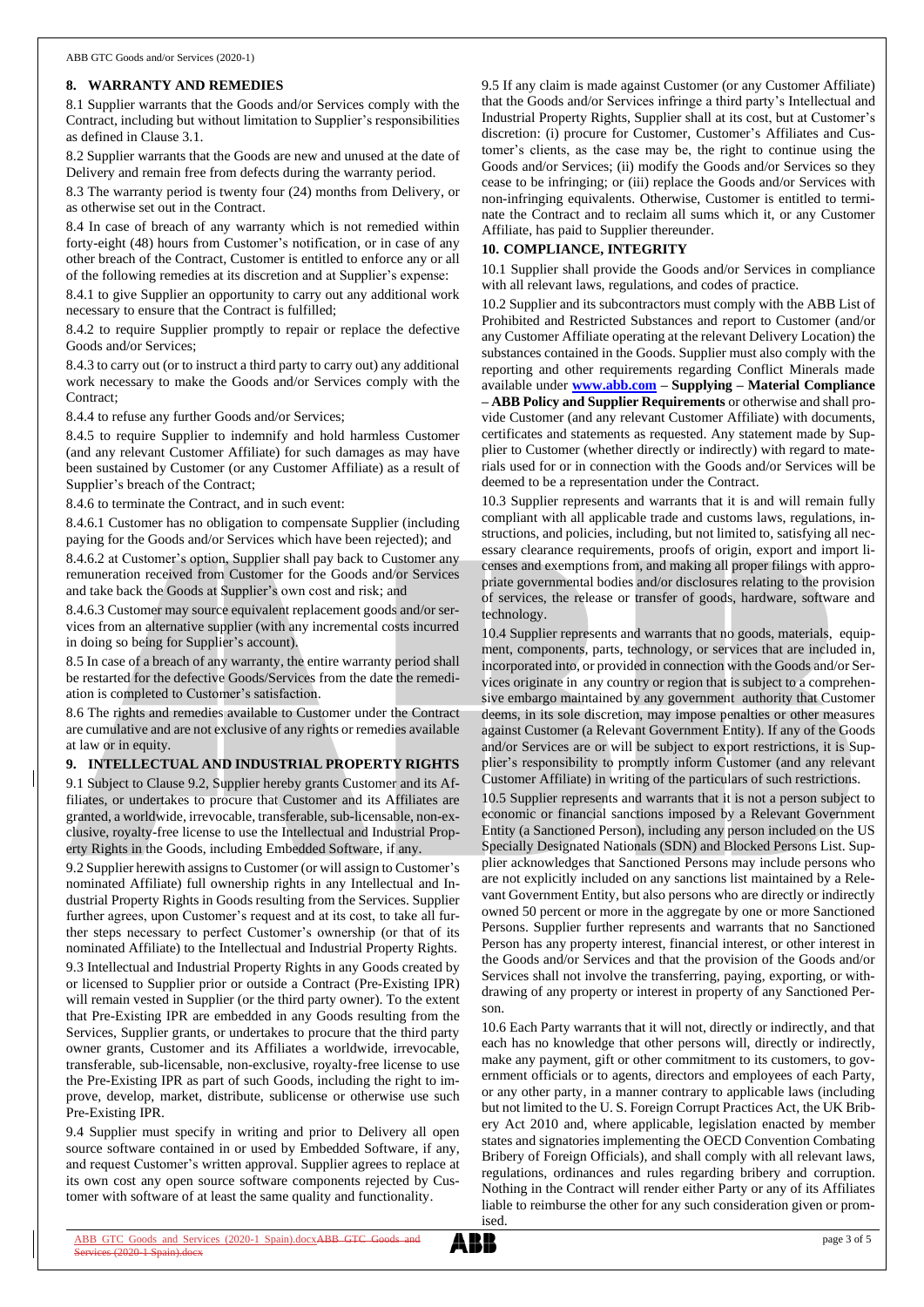10.7 Supplier herewith acknowledges and confirms that Supplier has received a copy of ABB's Code of Conduct and ABB's Supplier Code of Conduct or has been provided information on how to access both ABB Codes of Conduct online under **[www.abb.com/Integrity](http://www.abb.com/Integrity)**. Supplier agrees to perform its contractual obligations in accordance with both ABB Codes of Conduct.

10.8 Any violation of an obligation contained in this Clause 10 is a material breach of the Contract and entitles the other Party to terminate the Contract with immediate effect and without prejudice to any further rights or remedies available thereunder or at law. Notwithstanding anything to the contrary in the Contract, Supplier shall, without any limitations, indemnify and hold harmless Customer (and any affected Customer Affiliate) for all liabilities, damages, cost or expenses incurred as a result of any such violation and/or termination of the Contract, or arising from export restrictions concealed by Supplier.

## **11. CONFIDENTIALITY, DATA SECURITY,**

#### **DATA PROTECTION**

11.1 Supplier shall keep in strict confidence all Customer Data and any other information concerning Customer's or its Affiliates' business, their products and/or their technologies which Supplier obtains in connection with the Goods and/or Services to be provided (whether before or after acceptance of the Contract). Supplier shall restrict disclosure of such confidential material to such of its employees, agents or subcontractors or other third parties as need to know the same for the purpose of the provision of the Goods and/or Services to Customer. Supplier shall ensure that such employees, agents, subcontractors or other third parties are subject to and comply with the same obligations of confidentiality as applicable to Supplier and will be liable for any unauthorized disclosures.

11.2 Supplier shall apply appropriate safeguards, adequate to the type of Customer Data to be protected, against the unauthorised access or disclosure of Customer Data and protect such Customer Data in accordance with the generally accepted standards of protection in the related industry, or in the same manner and to the same degree that it protects its own confidential and proprietary information – whichever standard is higher. Supplier may disclose confidential information to Permitted Additional Recipients (which means Supplier's authorised representatives, including auditors, legal counsel, consultants and advisors) provided always that: (i) such information is disclosed on a strict need-toknow basis; and (ii) such Permitted Additional Recipients sign with Supplier a confidentiality agreement with terms substantially similar hereto or, where applicable, are required to comply with codes of professional conduct ensuring confidentiality of such information. Supplier shall comply with, and ensure that the Permitted Additional Recipients comply with, any security procedure, policy or standard provided to Supplier by Customer or any of its Affiliates from time to time, and in particular with the ABB Cyber Security Requirements for Suppliers as made available under **[www.abb.com/Supplying/Cybersecu](http://www.abb.com/Supplying/Cybersecurity)[rity](http://www.abb.com/Supplying/Cybersecurity)**, or as otherwise set out in the Contract.

11.3 Supplier must not: (i) use Customer Data for any other purposes than for providing the Goods and/or Services; or (ii) reproduce the Customer Data in whole or in part in any form except as may be required by the Contract; or (iii) disclose Customer Data to any third party, except to Permitted Additional Recipients or with the prior written consent of Customer.

11.4 Supplier shall install and update at its own cost adequate virus protection software and operating system security patches for all computers and software utilized in connection with providing the Goods and/or Services.

11.5 Supplier shall inform Customer (and any affected Customer Affiliate) without delay about suspicion of breaches of data security or other serious incidents or irregularities regarding any Customer Data.

11.6 Supplier agrees that Customer (and any affected Customer Affiliate) may provide any information received from Supplier to other Affiliates of Customer and to third parties.

#### 11.7 **Protection of Personal Data**

11.7.1 If Customer discloses Personal Data to Supplier, Supplier shall comply with all applicable data protection laws and regulations.

11.7.2 Supplier shall apply appropriate physical, technical and organizational measures to ensure a level of security of Personal Data appropriate to the respective risk and the ability to ensure the ongoing confidentiality, integrity, availability and resilience of processing systems and services.

11.7.3 Supplier agrees that it will not withhold or delay its consent to any changes to this Clause 11 which in Customer's or its Affiliates' reasonable opinion are required to be made in order to comply with applicable data protection laws and regulations and/or with guidelines and advice from any competent supervisory authority, and agrees to implement any such changes at no additional cost to Customer.

11.7.4 Supplier acknowledges that the processing of Personal Data in accordance with the Contract may require the conclusion of additional data processing or data protection agreements with Customer or its Affiliates. To the extent such additional agreements are not initially concluded as part of the Contract, Supplier, its relevant Affiliates or subcontractors shall upon Customer's request promptly enter into any such agreement(s), as designated by Customer and as required by mandatory law or a competent data protection or other competent authority.

## **12. LIABILITY AND INDEMNITY**

12.1 Without prejudice to applicable mandatory law, Supplier shall, without any limitations, indemnify and hold harmless Customer, and any affected Customer Affiliate, for all liabilities, damages, cost, losses or expenses incurred by Customer (or such Customer Affiliate) as a result of Supplier's breach of the Contract. Supplier shall, without any limitations, indemnify and hold harmless Customer and each relevant Customer Affiliate for any claim made by a third party against Customer (or such Customer Affiliate) in connection with the Goods and/or Services, including but without limitation to claims that such Goods and/or Services infringe a third party's Intellectual and Industrial Property Rights. Upon Customer's request Supplier shall defend Customer (or any relevant Customer Affiliate) against any third party claims.

12.2 Supplier is responsible for the control and management of all of its employees, suppliers and/or subcontractors, and it is responsible for their acts or omissions as if they were the acts or omissions of Supplier.

12.3 Supplier shall maintain in force, and upon request provide evidence of, adequate liability insurance and statutory worker's compensation/employer's liability insurance with reputable and financially sound insurers, which however will not relieve Supplier from any liability towards Customer (or any Customer Affiliate). The insured amount cannot be considered as limitation of liability.

12.4 Customer reserves the right to set off any claims under a Contract against any amounts owed to Supplier.

## **13. TERMINATION**

13.1 Customer may terminate the Contract for convenience in whole or in part by giving Supplier thirty (30) calendar days written notice. In such event Customer shall pay to Supplier the value of the delivered but unpaid Goods and/or Services (provided that such Goods and/or Services otherwise comply with the Contract) and proven direct costs reasonably incurred by Supplier for undelivered Goods and/or Services, however in no event more than the price for the Goods and/or Services agreed under the Contract. No further compensation will be due to Supplier.

13.2 In the event of Supplier's breach of the Contract, Customer is entitled to terminate the Contract in accordance with Clause 8.4.

13.3 Upon termination Supplier shall immediately and at Supplier's expense return to Customer (or Customer's Affiliate) all Customer or Customer Affiliate property (including any Customer Data, documentation, and transfer of Intellectual and Industrial Property Rights) then under Supplier's control and provide Customer (or its nominated Affiliate) with the complete documentation about the Goods and/or Services.

#### **14. FORCE MAJEURE**

14.1 Neither Party (nor any Customer Affiliate receiving the Goods and/or Services) will be liable for any delay or failure to perform its obligations under a Contract if the delay or failure results from an event